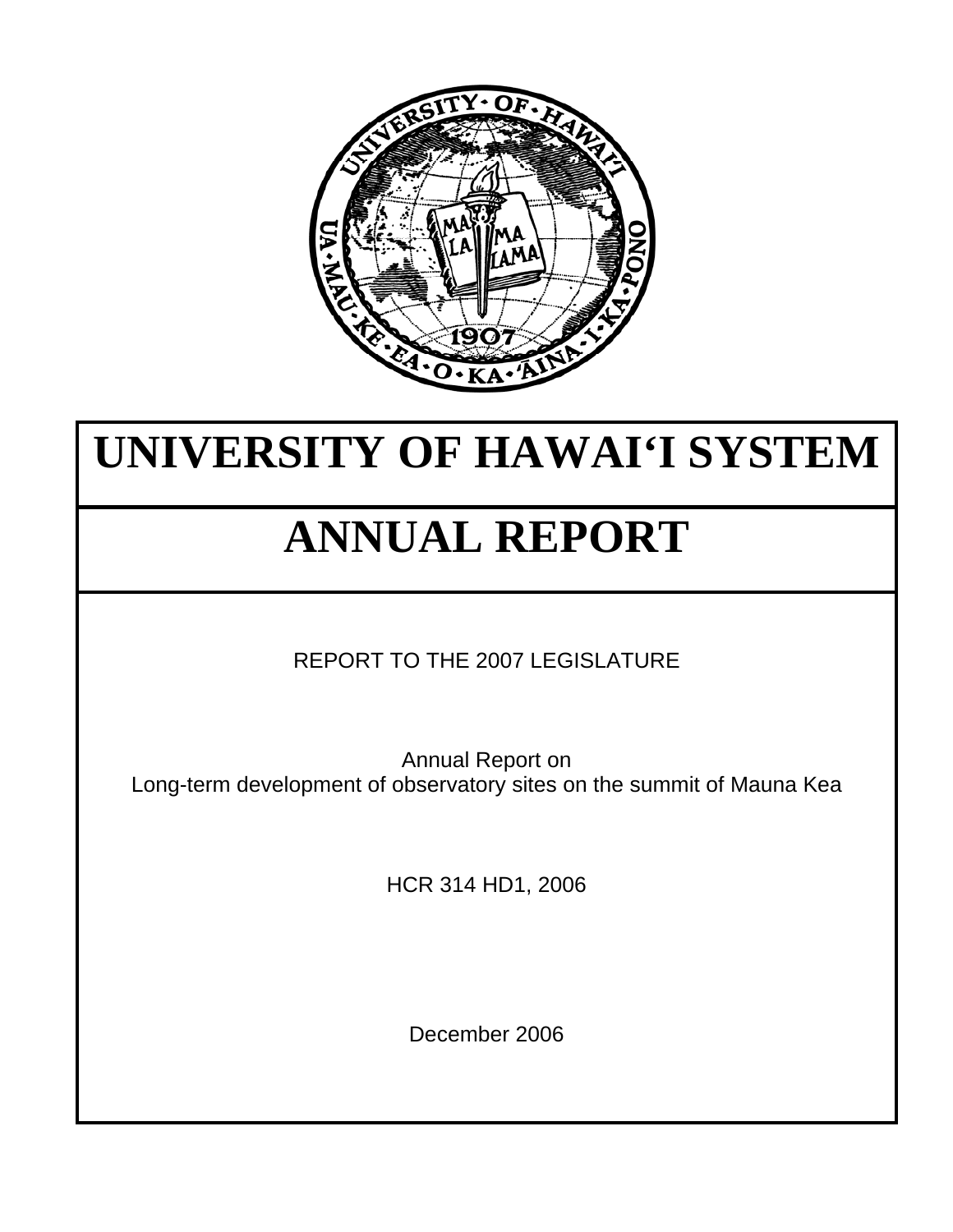#### **Response to**

#### **HCR 314, Regular Session of 2006**

#### **Report on long-term development of observatory sites on the summit of Mauna Kea**

**by** 

### **Rolf-Peter Kudritzki Director, Institute for Astronomy University of Hawaii**

**December 1, 2006** 

**Summary. A report on the long-term future development of observatory sites on the Summit of Mauna Kea is given. A conceptual plan is presented that proposes a much smaller number of future projects than foreseen in the University of Hawaii Master Plan of 2000. The long-range goal is to have eventually fewer observatories than now, but still the very best in the world in this way securing continued world leadership in astronomical research and education in Hawaii for the next decades.** 

#### **1. Introduction.**

This report is submitted in response to the request by the House of Representatives of the Twenty-third Legislature of the State of Hawaii, Regular Session of 2006, the Senate concurring, "that the University of Hawaii Institute for Astronomy prepares a report on the long-term development of observatory sites on the summit of Mauna Kea, including a conceptual plan that consolidates the number of observatory sites, to enhance the quality of astronomy research and limit the size of the geographical area on which to situate new observatories."

The report is structured as follows. We first describe the present situation of astronomical research and education in Hawaii and its important role for the State and the University. Then, we discuss the concept for long-term astronomical development, as it is described in the comprehensive and detailed "Mauna Kea Science Reserve Master Plan", which was approved by the Board of Regents in June 2000. Since the development of the Master Plan, the scientific priorities of astronomy for the new century have become much clearer, and a new more concise concept for future astronomical development has emerged that will guarantee Hawaii's continued world leadership in astronomical research and education, while at the same time being well balanced with the needs for cultural and environmental protection of Mauna Kea. This concept will be introduced in section three of this report.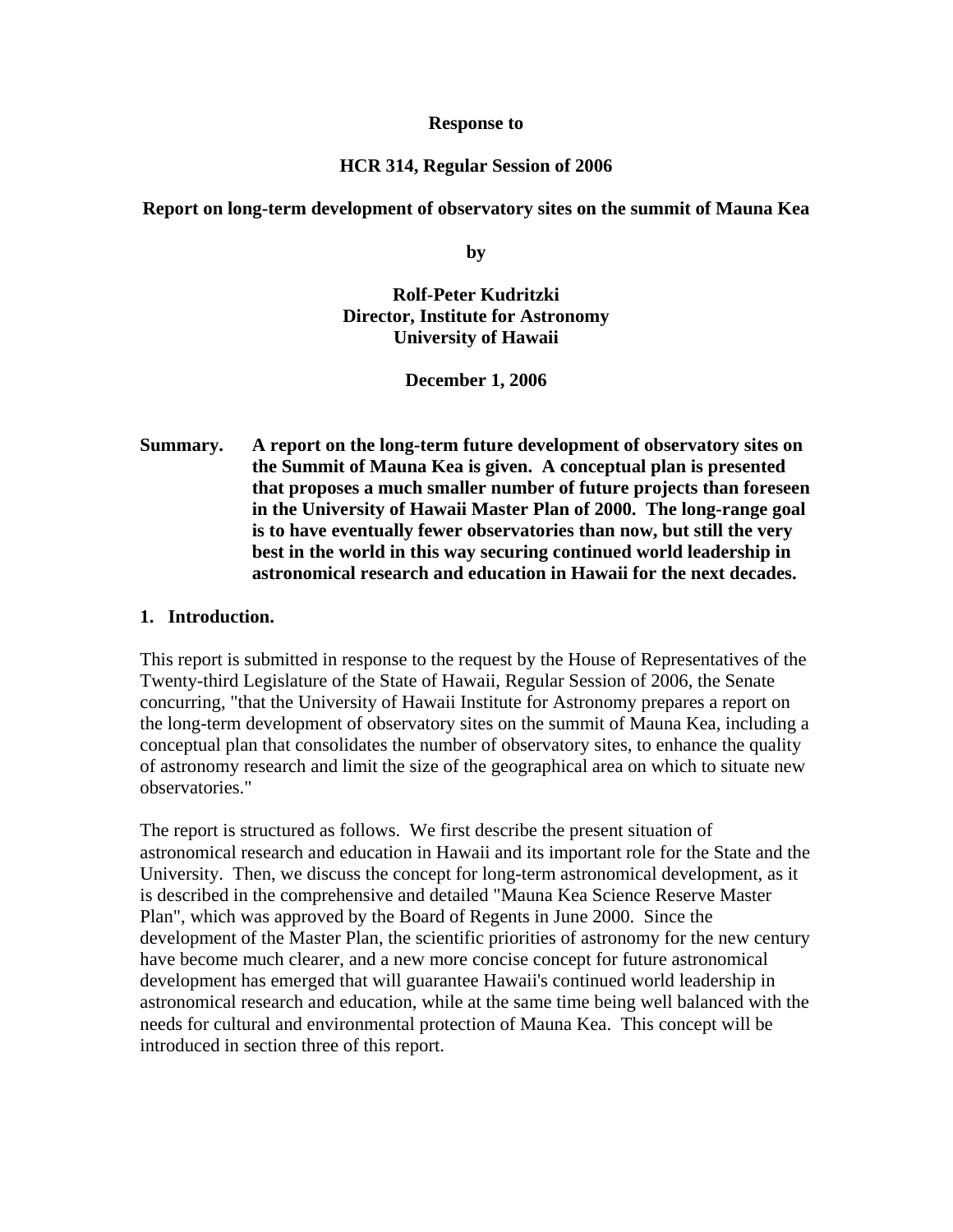#### **1. The role of astronomy in Hawaii.**

To appreciate the role of astronomy in our state, one first needs to understand the history of astronomy development in Hawaii; the basic philosophy behind that development; the essential role played by the Institute for Astronomy; and the educational, scientific and economic benefits that accrue from astronomy.

The Institute for Astronomy (IfA) is 38 years old and is by far the youngest among topranked astronomy programs in the U.S. In this short time, the Institute has grown to become one of the most visible of UH's scientific research programs and one of the most respected astronomy institutes in the world. The IfA plays in the same league as Caltech, Harvard, Princeton, Berkeley, and Cambridge. It attracts the best faculty and the best students from around the world. It has become a pillar of academic excellence and certainly an engine of economic growth in the State. Where once school kids in the world learned that the center of astronomy was Mount Palomar in California, now they learn it is in Hawaii. How has this story of scientific success been possible in such a short time?

The answer to this question is the superior quality of Mauna Kea and Haleakala as the world's best observatory sites and the concept developed by the IfA, the University and the State to build up the most capable observatory in the world. The astronomers of the IfA were the first in the world to dare to build a technologically very challenging and complex observatory with small, but very efficient, telescopes at the extreme elevation and thin air of 13,796 ft. With their exciting astronomical detections they were able to demonstrate to the world that Mauna Kea is unique as an astronomical site.

Scientifically, the logical consequence for UH would have been to use this enormous advantage to build the next generation of most powerful telescopes on its own, as the universities in California, Texas, Arizona and on the East Coast did before. However, UH was (and is) a medium size State University with a very limited budget, and Hawaii is a small state with limited resources. Thus, a different concept was developed—the concept of scientific partnerships.

Within this concept the national and international partners contribute the capital funding for the facility, carry most or all of the operational costs, and contribute to the infrastructure development. The University, through the IfA, provides the leadership and know-how to operate an observatory at extreme altitude, the management of the physical and operational infrastructure (roads, power, fiber-optics communications, food, lodging) and ongoing protection from adverse intrusions such as light pollution and radio frequency interference. The University also provides the land for the observatory site from its lease from the State, along with assistance in planning and permitting. The University and its partners collaborate in the scientific use of the telescopes including development of technologically advanced instrumentation. Most importantly, they share the scientific observing time on the facilities with no cost to the University.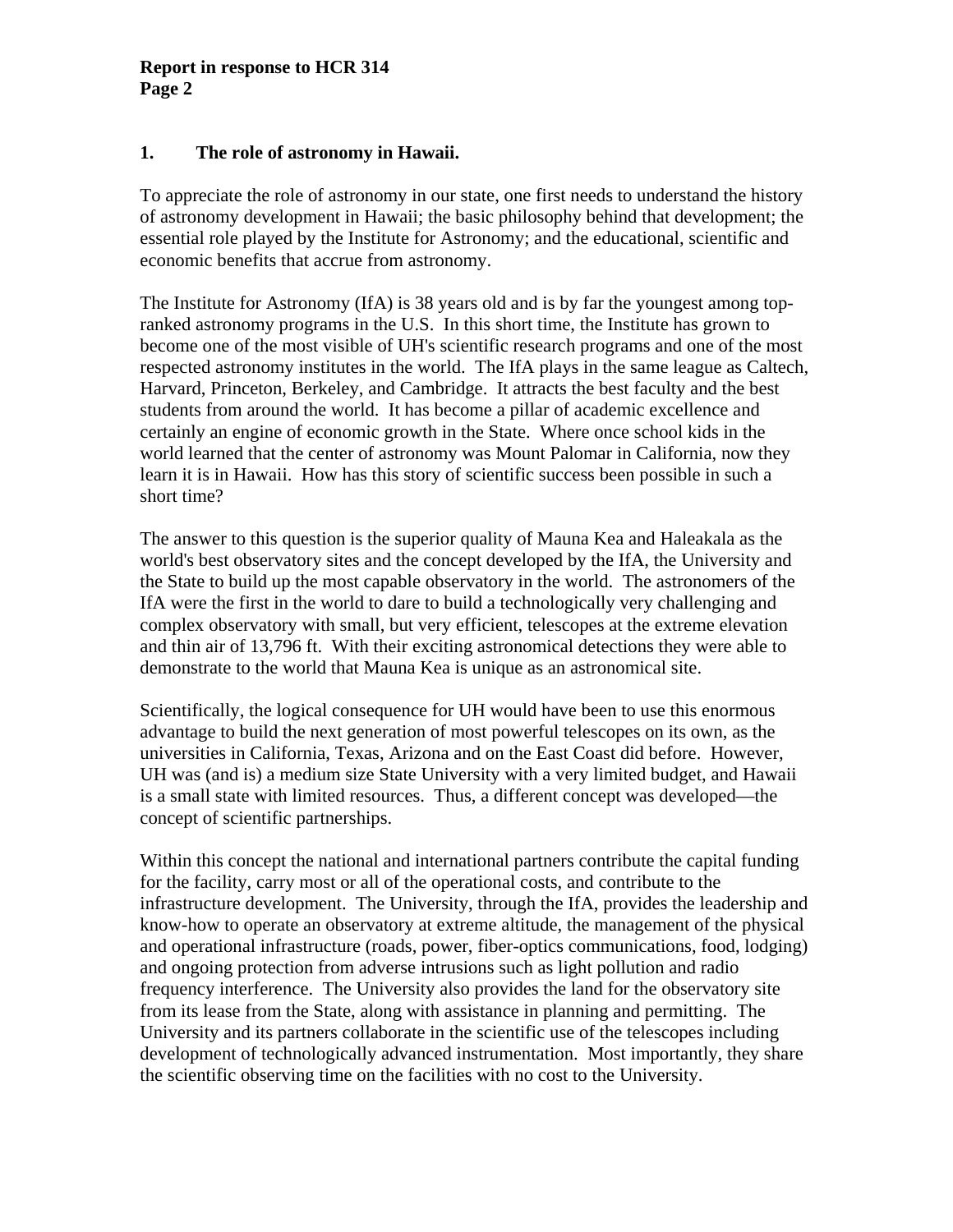In this way, the University and the State did not have to contribute the enormous capital costs to design and build the extremely powerful new telescopes, but were still able to provide researchers with access to these unique facilities and give them the opportunity to build up one of the best research and education programs in the world. The benefits, both economic and otherwise, are substantial as indicated below.

- 1. Astronomy facilities on Mauna Kea and Haleakala represent a capital investment of close to \$1 billion. The economic impact of astronomy to the State amounts to \$150 million per year. New projects for Haleakala and Mauna Kea have the potential to double these numbers.
- 2. The observatories and other astronomy-related activities on Mauna Kea and Haleakala provide 600 quality jobs in a clean high-tech industry on the neighbor islands. It is important to note that only a small fraction of these jobs are for astronomers. Most of them are for technical, administrative and logistic services. This number will increase if we continue to follow the sound policies that have been in place for nearly 30 years. Beyond the simple numbers, there is the fact that astronomy as a high-tech science diversifies the Hawaii economy and gives local young people with scientific and technical talents a wealth of opportunities to realize their potential without having to leave their family and friends in Hawaii to pursue employment elsewhere. Unlike some high-tech industries, astronomy is fundamentally rooted in Hawaii. Once established, an astronomy facility cannot be easily relocated to the mainland or overseas.
- 3. The IfA has developed into one of the world's preeminent centers for astronomical research. The Institute receives extramural awards totaling between \$20 to \$25 million annually for astronomical research, for development of new astronomical instrumentation, for improving its own old telescopes and for operating telescopes, such as the NASA Infrared Telescope Facility on Mauna Kea and the Mees Solar Observatory on Haleakala. Its graduate program belongs to the best in the world and about 1,000 undergraduate students per year participate in astronomy courses in Manoa. In addition, UH Hilo has recently developed a very successful astronomy undergraduate program. Astronomy is one of UH's most successful programs.
- 4. The Mauna Kea Observatories are the world's largest observatory complex, and will remain so for the foreseeable future. Hawaii and its State University are recognized around the world for this outstanding achievement—a source of tremendous prestige for the State. Approximately 1,500 scientists come to work at the Observatories each year; most add some vacation time to their trip. Hundreds of others come to Hawaii each year to participate in astronomy-related conferences. Several small companies make a business of providing quality tours to Mauna Kea. The observatories' base facilities in Hilo, Waimea and on Maui are a major addition to those communities and contribute in many ways.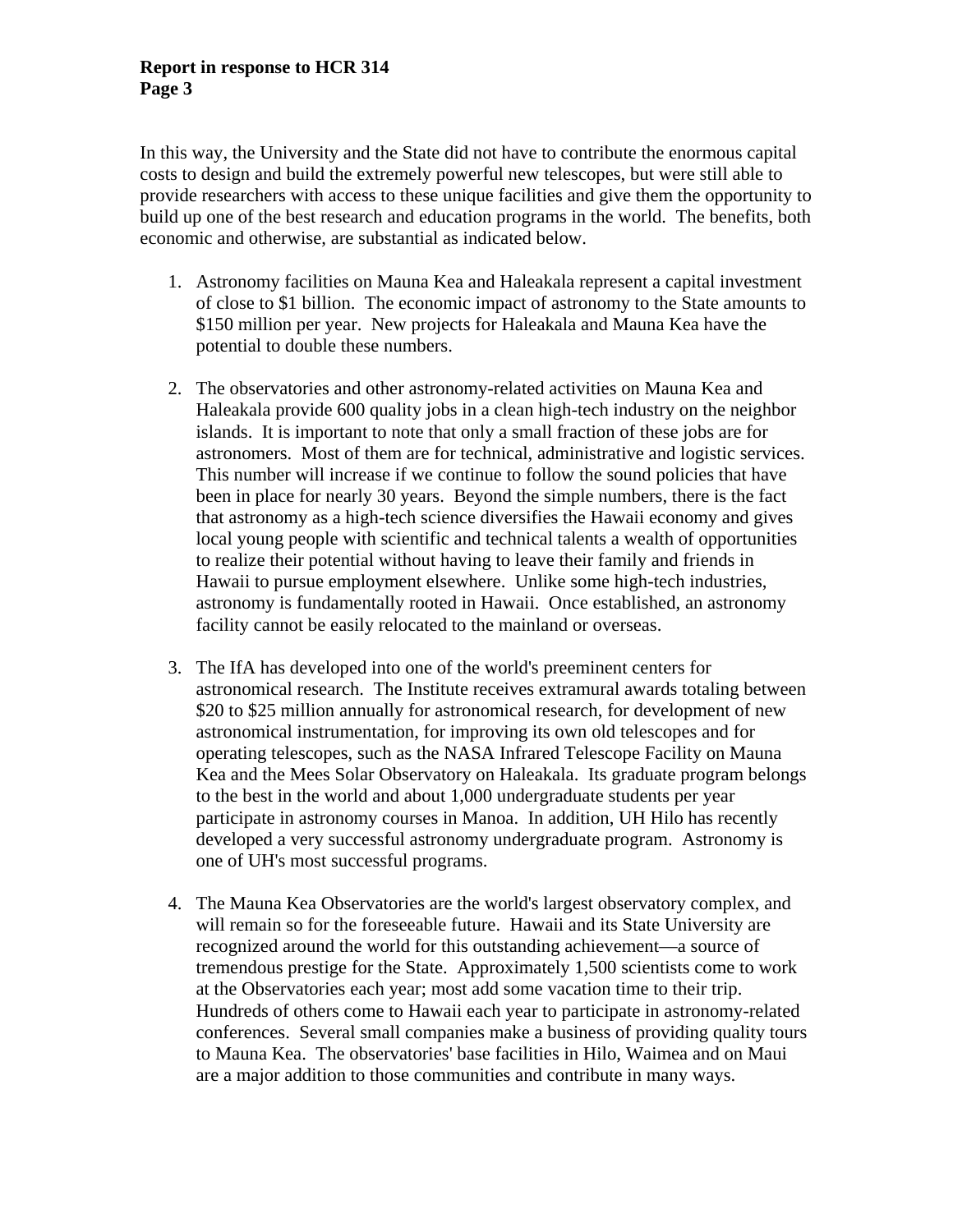- 5. Over the years, the observatories have made significant monetary contributions to the infrastructure, much of which is of benefit to the general community. This includes \$2 million for road improvements on Mauna Kea and another \$2 million to assist GTE Hawaiian Tel to install a fiber optics cable across the Saddle from Waimea to Hilo. This cable provides state-of-the-art service for both the Big Island telephone system and the observatories.
- 6. The observatories operate the Visitor Information Station at Hale Pohaku, which provides free public star gazing seven nights a week and welcomes about 100,000 visitors each year.
- 7. The observatories pay the entire cost of maintenance and snow removal for the road and they pay for emergency services. The public can use the road all the time. The costs for this service and the Visitor Station amount to \$700,000 a year.

Although the economic benefits are substantial, it is important to keep in mind that the primary mission of astronomy is not to generate revenue. Astronomy is basic science and concentrates on the scientific exploration of the universe. Astronomy is the mother of all sciences and has changed our understanding of the world and our thinking as humans like no other science. The telescopes on Mauna Kea and Haleakala have contributed fundamentally to the advancement of modern astronomy. They are world-class research facilities, and the best window our planet provides on the strange and wonderful universe we live in.

#### **2. Long-term astronomical development in the 2000 Master Plan.**

The 2000 Master Plan is a comprehensive document, which was approved by the Board of Regents in June 2000 after an arduous, two-year process with input from all sectors of the community, and supervised by a community-based advisory committee chaired by two faculty members at UH Hilo's College of Hawaiian Language, Dr. Pila Wilson and Mr. Larry Kimura. It was accompanied by a State Environmental Impact Statement signed by the Governor of the State. The Master Plan has been submitted to the Legislature on many occasions and is available on the Institute for Astronomy's website. The scope of the Master Plan is much broader than future development of astronomy. It addresses the cultural and environmental aspects of the University's use and responsibility for the Mauna Kea Science Reserve and proposes a new organizational structure, which has been implemented by establishing the Office of Mauna Kea Management, based at the University of Hawaii at Hilo, and two important communitybased advisory bodies, the Mauna Kea Management Board, and Kahu Ku Mauna, the Office's and Board's cultural advisory council. Within the new organizational structure the Institute for Astronomy's responsibility on Mauna Kea is limited to astronomical operation, research and education, whereas the Office has the responsibility for the cultural and environmental protection and all other aspects of land management. In this report we will not discuss these latter aspects. It is our understanding from the 2006 hearings that the objective of HCR 314 is to obtain information on the prospects and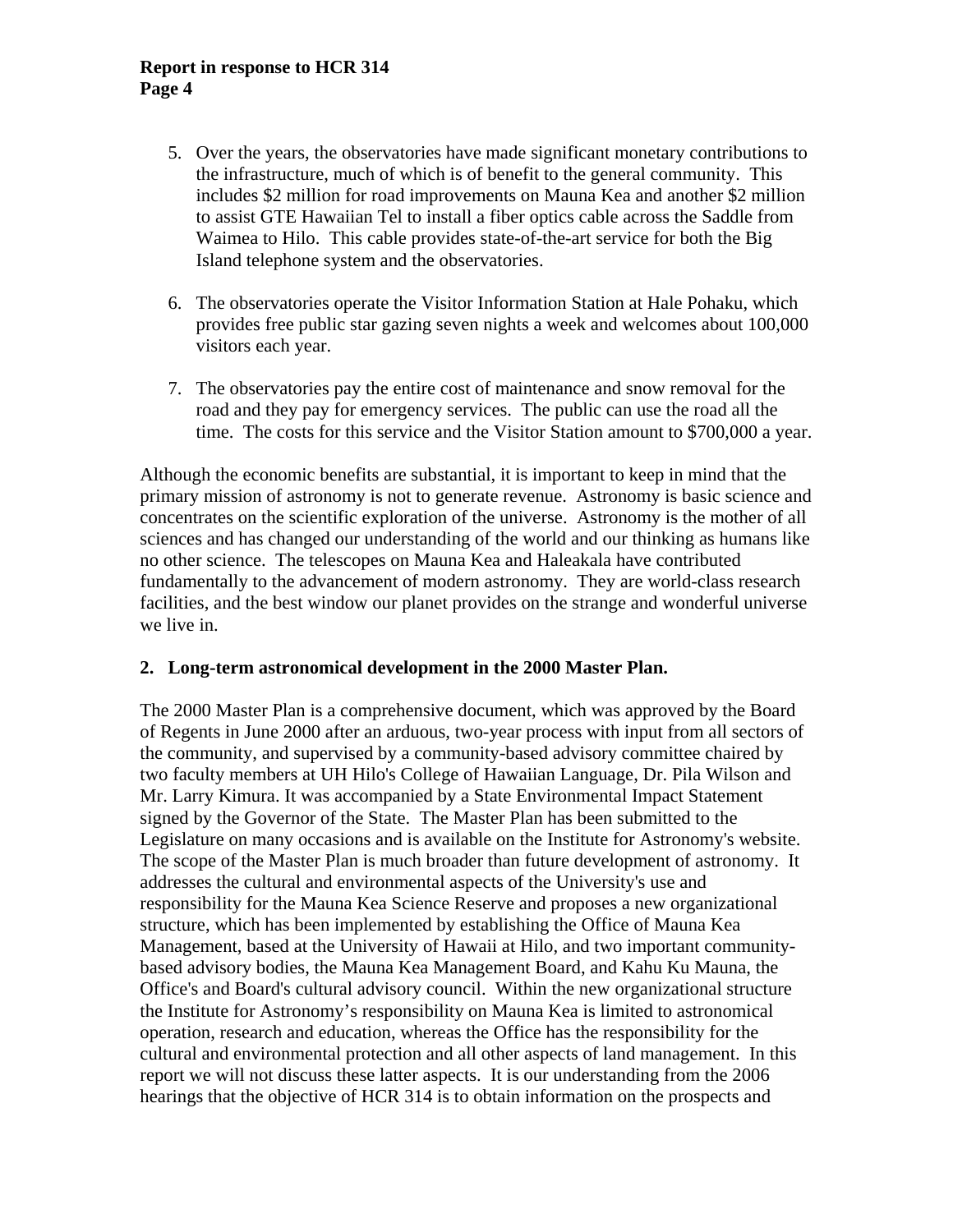plans for future astronomical development on Mauna Kea, and we have restricted the report accordingly.

The scientific progress in modern astronomy is intimately related to the development of new technologies, new instrumentation, and new and more powerful telescopes. Without such development it is impossible to stay at the forefront of astronomical research. It is therefore natural that the Master Plan also contains a section about very ambitious future astronomical development. However, this development together with all but one of the existing facilities is confined to the "Astronomy Precinct", a very small fraction of less than five percent (4.65% or 525 acres) of the existing Mauna Kea Science Reserve of 11,288 acres in order to maintain a close grouping of astronomy facilities, roads and support infrastructure. This approach minimizes the potential impact to the natural and cultural resources of the summit region. The criteria to be followed for new facilities proposed in the Astronomy Precinct include:

- Emphasize recycling of existing sites when possible so as not to disturb existing habitat areas, archeology and landforms;
- Limit visual impact and scattering of facilities by clustering within the existing development areas;
- Utilize the natural forms in the summit area to shield views of built facilities;
- Implement design measures to allow facilities to blend better with the existing landscape;
- Minimize infrastructure development by locating near the existing roadway and utility network;
- Minimal impact on existing facilities;
- Minimum impact of Wekiu bug habitat;
- Avoidance of archeological sites;
- Suitability for observations.

A vigorous UH approval process for new project has been introduced, which includes reviews by the Office of Mauna Kea Management, the Kahu Ku Mauna Council, the Mauna Kea Management Board, the Chancellor of UH Hilo, the UH President and finally the Board of Regents. In addition, new projects have to carry out an environmental analysis in the form of either an Environmental Assessment or an Environmental Impact Statement and they have to go through the State process with the Department of Land and Natural Resources to obtain a Conservation District Use Permit. In the whole process each new facility will be required to present a detailed justification addressing the following questions

- (1) Why is the facility needed?
- (2) Why is Mauna Kea the best site for the facility?
- (3) What other location options are available?
- (4) What are the expected benefits with regard to research and education, employment and economy
- (5) What is the expected facility lifetime and term of sublease agreement?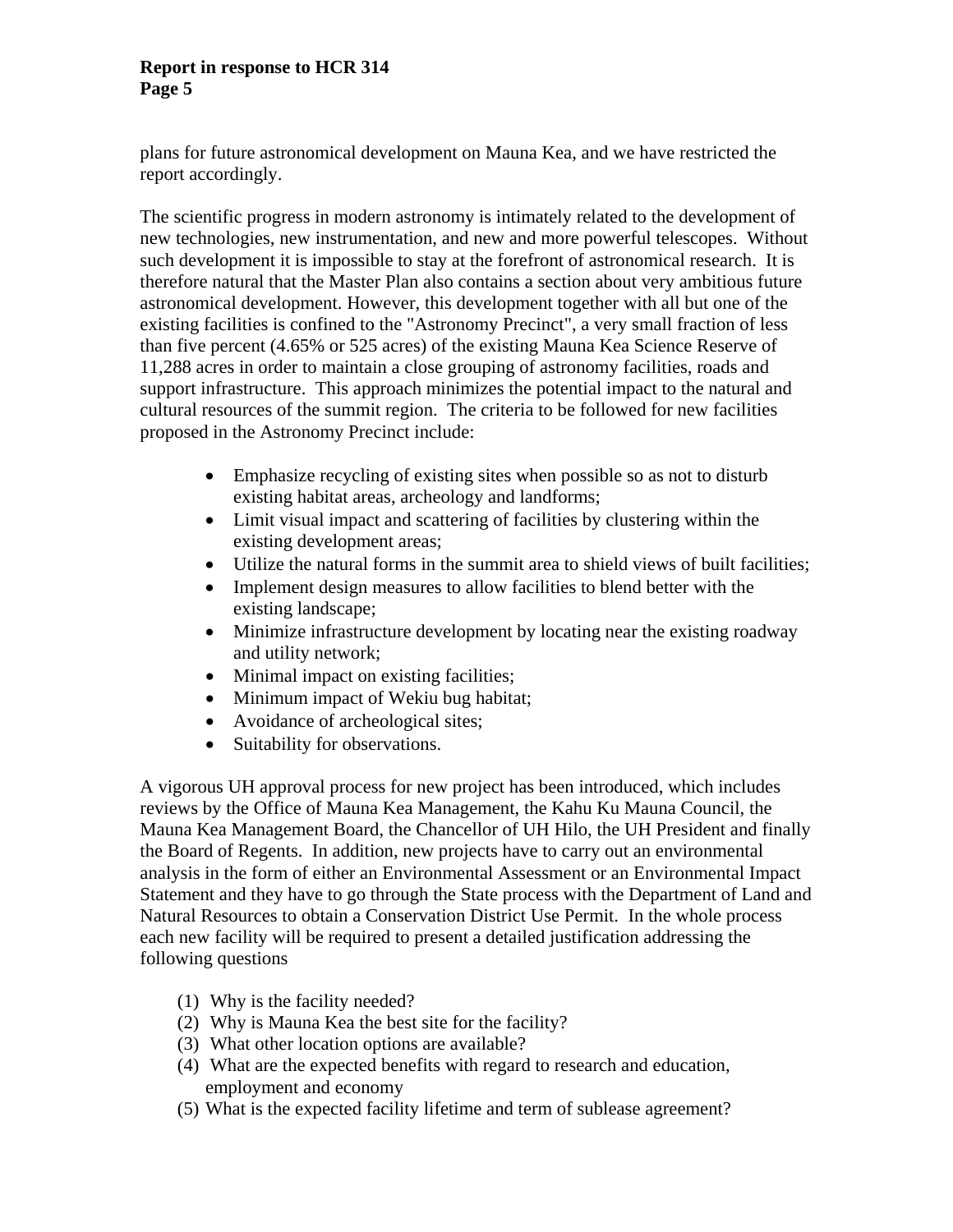There are currently 12 observatories on Mauna Kea. The Master Plan identifies five of those (the UH 0.6m, the UH 2.2m, the Canada-France-Hawaii Telescope, the United Kingdom Infrared Telescope, and the NASA Infrared Telescope Facility) as older facilities, several of which could be upgraded or replaced within the next 20 years. The expectation is that the new or upgraded telescopes would come in a range of sizes from 2 to 15 meter mirror sizes (note that the 10m-class mirrors of the existing Keck, Gemini and Subaru Telescopes represent the current state-of-the art observatory facilities), however there are clear restrictions in terms of the height and volume for these facility redevelopments. The Master Plan also assumes that the other seven existing facilities would remain as is over the next 20 years.

In addition, the Master Plan envisages the expansion of two existing facilities. For the Keck Observatory it proposes the addition of four to six 1.8m outrigger telescopes to create a very powerful infrared interferometer, which would study cosmic objects for spatially resolved fine details, for instance the motion of stars caused by the presence of Jupiter-like planets orbiting around them. For the existing Harvard-Smithsonian Submillimeter Array (SMA) – an array of 12 movable radio telescope antennas distributed over 24 fixed concrete pads – the plan foresees an extension by 12 more antennas and 24 additional pads to increase the sensitivity and efficiency.

Three new projects at three new sites are proposed in the Master Plan. The first is the UH Hilo instructional telescope, a relatively small (1m mirror) telescope planned for a site adjacent to the existing UH 0.6m telescope. This facility is planned to be used for the education and training of undergraduate students in UH Hilo's Department of Physics and Astronomy program. The second is a new optical/infrared telescope comparable in size and capability to the existing Keck or Gemini telescopes. For environmental and cultural reasons a site below the summit ridge on the north shield is proposed.

The third new facility proposed is a revolutionary new telescope with a very large mirror of 25m to 50m diameter. This would be the largest telescope in the world. The site foreseen for this telescope is on the north-west lava plateau below the summit. This location minimizes visibility of the new facility from Hilo and Honokaa and would not affect Wekiu bug habitat.

The future astronomical development on Mauna Kea as foreseen in the University's Master Plan gives very high priority to the protection of natural and cultural resources, but at the same it also proposes a considerable expansion of future astronomical activity on Mauna Kea. If all facilities discussed in the Master Plan were built, the number of observatories would increase from 12 to 15 and two of the existing ones would be expanded.

In the next section we will introduce a modified plan, which proposes significantly less future development.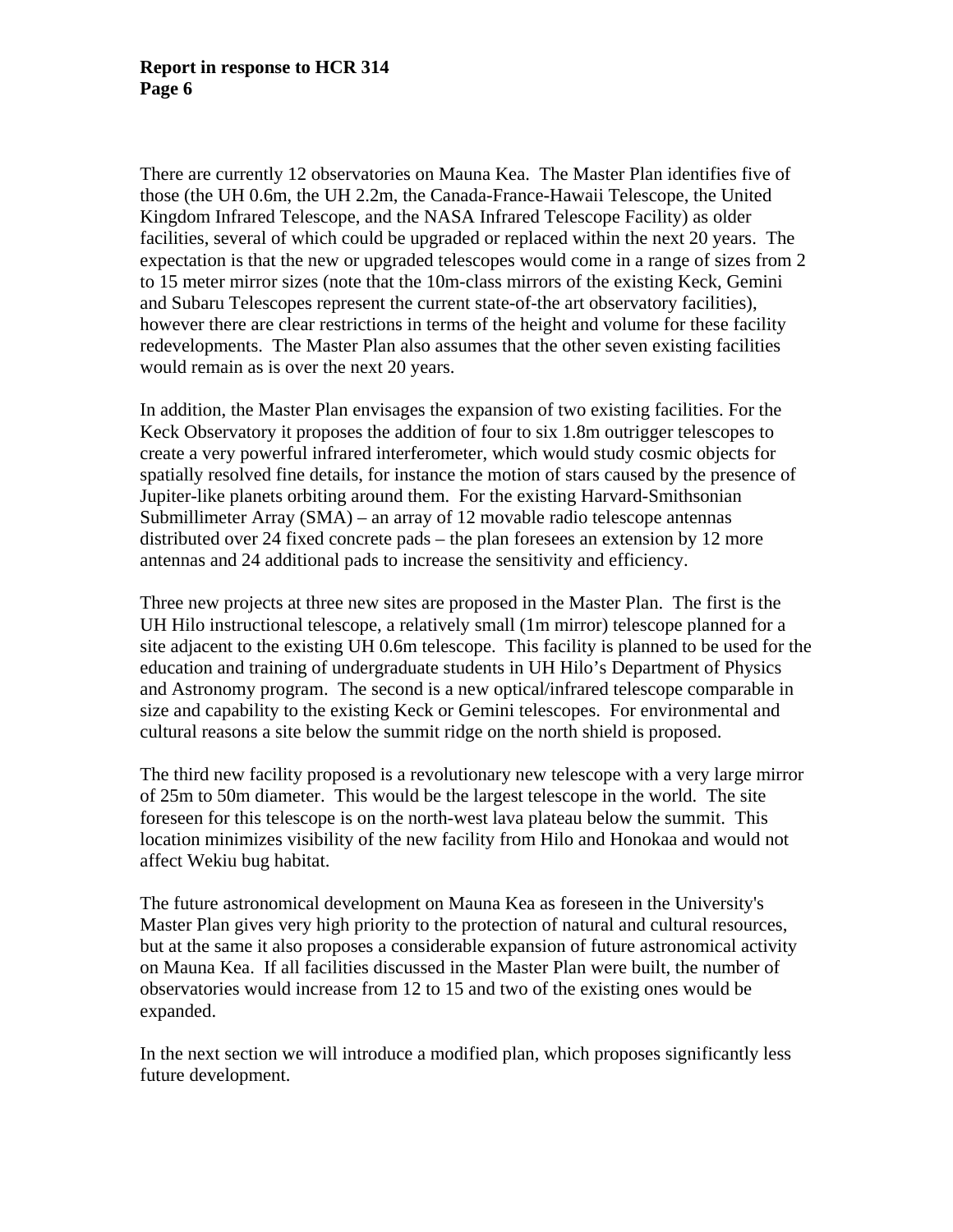#### **3. A modified plan for long-term astronomical development on Mauna Kea.**

When future development for the next 20 years was discussed in the Master Plan of the year 2000, the goal was to be as comprehensive as possible in order not to exclude potentially important scientific options for the future. However, now six years later and after detailed scientific discussion within the Institute for Astronomy it has become clear that the number of future projects envisaged for the next 20 years is much smaller than anticipated in the Master Plan. The long-range goal is to have eventually fewer observatories than now, but certainly still the very best in the world.

After six years of successful operation under the Master Plan in coordination and collaboration with the Office of Mauna Kea Management and its community-based advisory boards it is well recognized that future plans for Mauna Kea require balanced management to preserve, protect and enhance the cultural and natural resources as well as providing a world-class center for education and research in astronomy. As laid out in the Master Plan and also described in the previous section, all major future development will be subject to stringent review by the Office of Mauna Kea Management, Mauna Kea Management Board, and Kahu Ku Mauna Council, as well as the community-based Hawaiian Culture and Environment committees, which report to the Board. In addition, as also already described in the section before, all major developments require a Conservation District Use Permit from the State Board of Land and Natural Resources. As the leaseholder for the Science Reserve, UH is responsible for submitting the use application. In conjunction with this process, UH must satisfy State and Federal environmental impact requirements (Chapter 343 and NEPA). The Institute for Astronomy is committed to sponsor only projects that are considered the best in the world, and not simply to add projects for the sake of adding another telescope to the mountain.

The goal of our new plan is to keep Hawaii's world leadership in ground-based astronomy. This achievement and recognition as a world leader will benefit not only UH as an educational and research institution but the entire state. The advancing and leading edge technologies associated with astronomy research and development will aid Hawaii's efforts to boost its technology industry, including software and instrument development.

In the following, we will discuss the new modified plan in detail. We will also compare it with the development as proposed in the Master Plan. We will start with the two observatories, for which significant expansion was proposed, the Keck Observatory and the Submillimeter Array (SMA). For the Keck Observatory the addition of six Outrigger telescopes was planned. In our new plan we do not foresee adding any more telescopes to the Keck Observatory.

For the SMA, the Master Plan proposed 12 more antennas and 24 new concrete pads for the array; however in our new plan, we consider only the very moderate expansion of two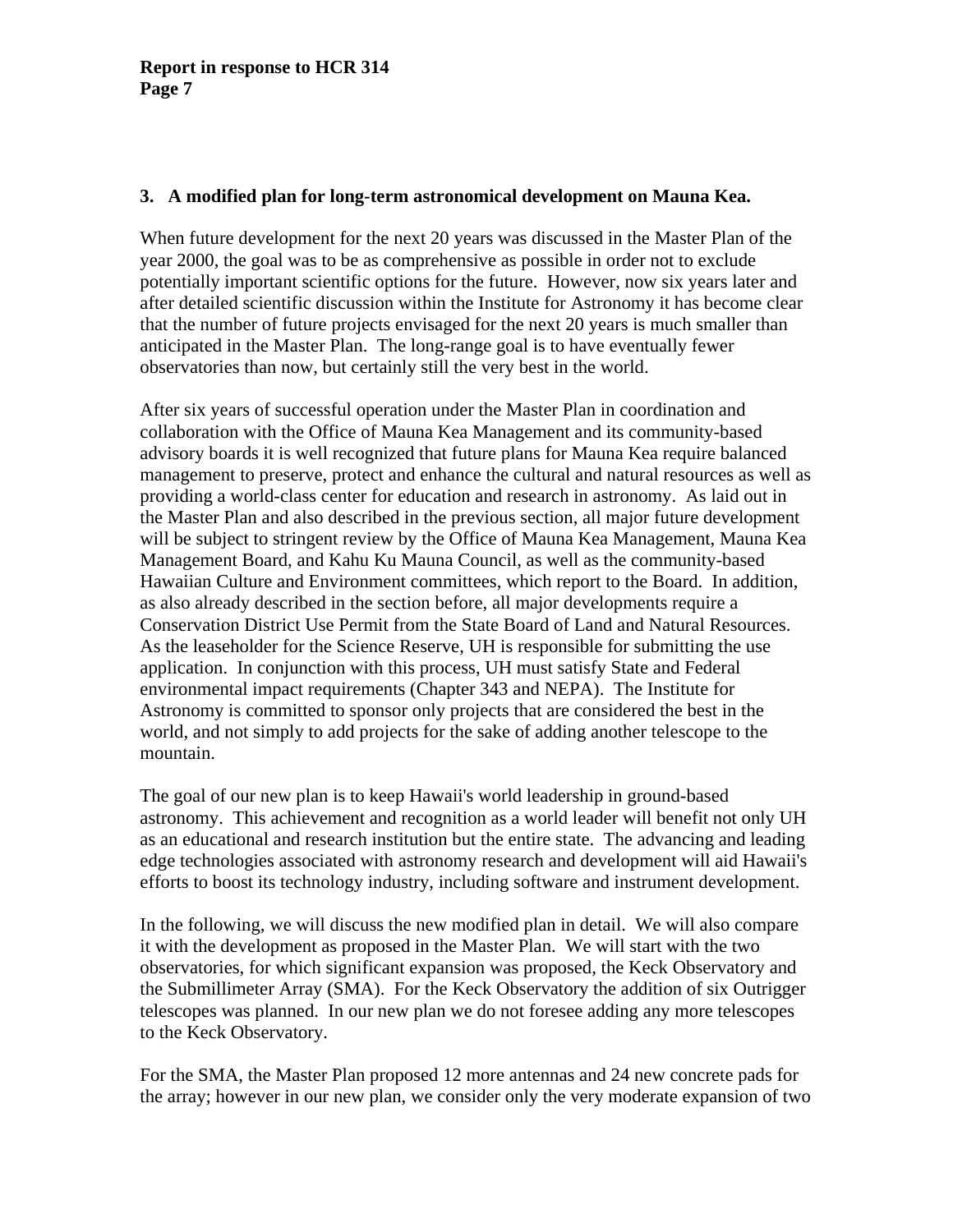more antennas and two pads. UH is also working on the relocation of two existing antenna pads located at the base of Pu'u Poliahu, a culturally significant site.

In the Master Plan a new observatory site on the summit ridge was proposed for the UH Hilo instructional telescope. In order not to increase the number of observatory sites on the summit ridge, the Institute for Astronomy has agreed to give its UH 0.6m telescope and the site to UH Hilo so that the instructional telescope can be built there with only little if any modification of the existing site. This minimizes cultural and environmental impact for this important educational project, which was described in the previous section. An Environmental Assessment of the project by UH Hilo has been completed.

Another redevelopment of an existing site in our new plan is the use of the UH 2.2m site for the Institute for Astronomy's new Pan-STARRS observatory. Pan-STARRS uses completely new technology being developed by the Institute to detect killer asteroids which threaten to impact the Earth. It will detect the majority of the most dangerous objects about 30 years before their potential impact giving some time to develop protection for mankind in case of a serious threat. This project is federally funded. The Institute for Astronomy is preparing a federal EIS in collaboration with the federal funding agency. In addition, UH will submit a comprehensive Mauna Kea management plan to the State Board of Land and Natural Resources for review and approval, before applying for a Conservation District Use Permit for this project.

In addition to the UH Hilo instructional telescope the Master Plan proposes two new telescopes at two new sites, as described in the previous section. One of them, the optical/infrared telescope of Keck or Gemini size, is not pursued any further in our new plan. With the enormously increased efficiencies of Keck, Gemini, and Subaru we do not believe that there is a scientific need anymore for another telescope of this size. It is worth mentioning at this point that the observatories on Mauna Kea are experimenting with the use of new fiber optics technology to combine the light from the already existing telescopes, the so-called Ohana Project. This is a challenging project, which will probably take decades to be successful, but it will greatly expand the capability and utility of the existing observatories.

The only project at a new site proposed in our new plan is the Thirty Meter Telescope (TMT). With its mirror of 30m diameter it will be the largest telescope in the world, and will be ten times more powerful than the Keck telescopes. It will be able to image planets orbiting around other stars and to analyze the light coming from these planets and, thus, to ascertain whether the conditions exist for the formation of life in planetary systems around other stars. It will also be able to detect the most distant galaxies in the universe and will see them in stage when the universe was still very young after its birth in the Big Bang.

As described in the previous section a site is foreseen for this observatory on the northern plateau below the summit ridge. This new site is preferable to a replacement of one of the existing telescopes, because the facility would be less visible and the environmental